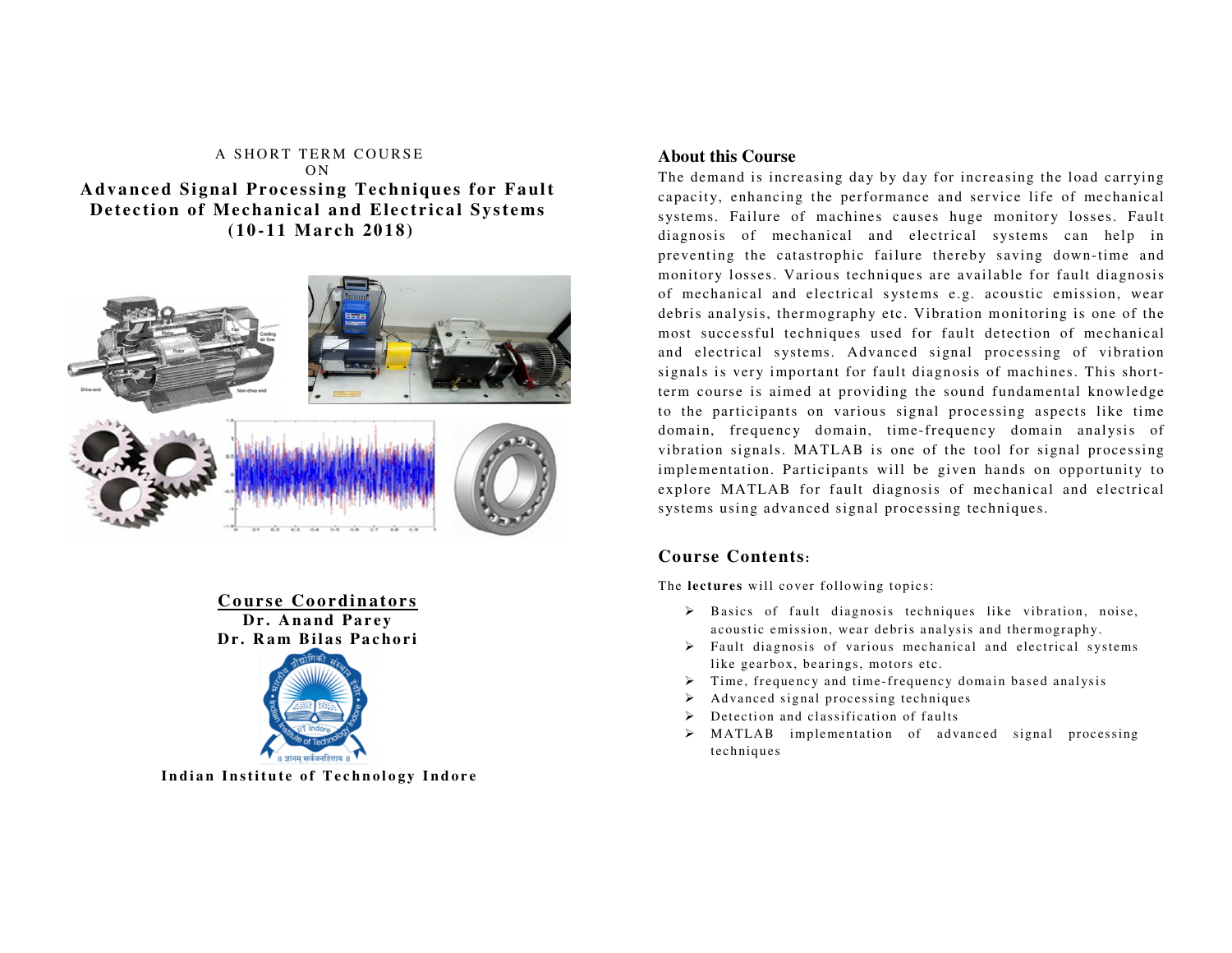**Training/Demonstration and Hands-on Sessions**: A hands-on sessions of total 3 hours duration will be conducted on fault diagnosis of electrical and mechanical systems.

### **PROFILE OF THE SPEAKERS:**

| <b>FACULTY</b>                                                                                  | <b>AREA OF EXPERTISE</b>                                                                                                                           |
|-------------------------------------------------------------------------------------------------|----------------------------------------------------------------------------------------------------------------------------------------------------|
| Dr Anand Parey<br>Professor,<br>Discipline of Mechanical Engineering<br>IIT Indore              | Gear fault diagnosis,<br>dynamic<br>modelling of gear boxes, signal<br>processing of gear vibrations.                                              |
| Dr Ram Bilas Pachori<br>Professor,<br>Discipline of Electrical Engineering<br><b>IIT</b> Indore | processing, Time-frequency<br>Signal<br>analysis, Non-stationary<br>signal<br><b>MATLAB</b><br>processing,<br>implementation for signal processing |

#### **WHO SHOULD ATTEND?**

- Condition monitoring Engineer/ Manager/ Supervisors.
- $\bullet$ Maintenance Engineer/Manager/Supervisor.
- •Electrical Engineer/Manager/Supervisor.
- $\bullet$ Professionals working in R & D organizations.
- •Faculty from Engineering/Polytechnic colleges.
- $\bullet$  Research scholars, post graduate and undergraduate students working in the field of noise, vibration and condition monitoring.

### **COURSE FEE:**

- Rs. 20,000 (for industry personnel)
- Rs. 15,000 (for faculty members)
- Rs. 8,000 (for students)

 The course fee includes service tax, study material, breakfast, lunch, and tea for the entire course duration.

**Group discount:** 25% group discount on total fees will be given if more than two participants come from same organization.

**MODE OF PAYMENT:** Through demand draft drawn in favor of **Registrar, IIT Indore** or through online payment/ bank transfer.

## **For Online payment/ Bank Transfer**

Bank Name: State Bank of India Branch: Khandwa Road, Indore Account number: 31702151577 IFS Code: SBIN0011779

**ACCOMMODATION**: Accommodation can be arranged, if required, in hostel/guest house @ Rs.250 per day subject to the availability. Limited seats are available. Participants will be selected on first-come-first serve basis. Please send request for hostel accommodation to the course coordinator.

#### **NUMBER OF SEATS:** Limited

### **IMPORTANT DATES:**

The completely filled registration form along with the DD for the course fee should be sent to the following address on or before **25 May 2017**.

## **Address for correspondence**

**Dr. Anand Parey** Mechanical Engineering Discipline **Indian Institute of Technology Indore Khandwa Road, Simrol, Indore, MP. E-mail: anandp**@iiti.ac.in; anandparey@hotmail.com **Phone:** 09425053943(M)